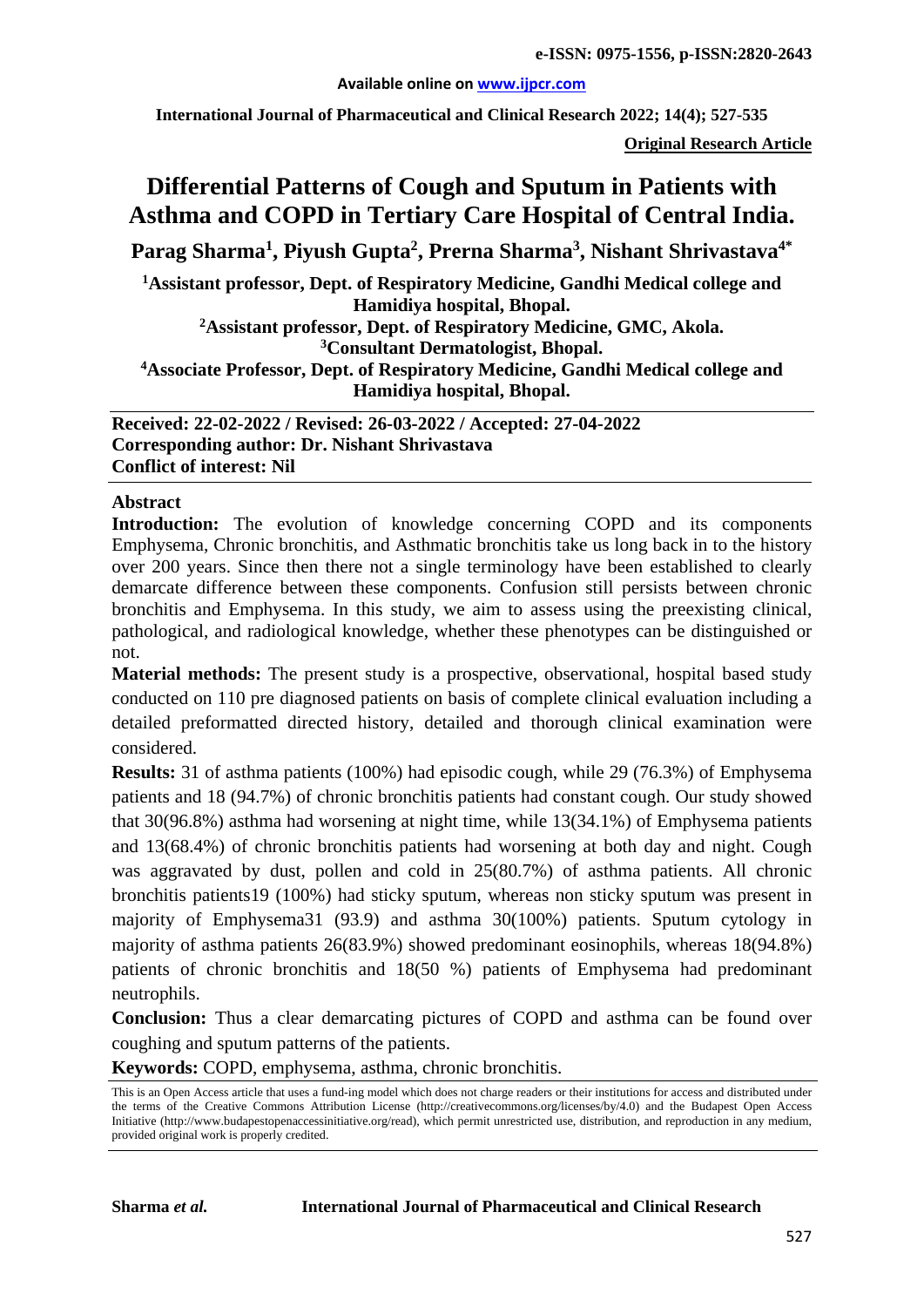### **Introduction**

The evolution of knowledge concerning COPD and its components Emphysema, Chronic bronchitis, and Asthmatic bronchitis take us long back in to the history over 200 years. [1] Since then there not a single terminology have been established to clearly demarcate difference between these components. Different societies, doctors and countries have their own different descriptions. These diseases were divided into asthma and COPD and asthma has been clearly described as a different disease. Confusion still persists between chronic bronchitis and Emphysema. [2]

The term "chronic obstructive pulmonary disease" (COPD) was first used in 1964 by Mitchell and Filley, and has been in common use since the early 1980s. There is no universally accepted terminology or definition for the group of conditions characterized by airways obstruction that is incompletely reversible. [3]

There are several problems that have to be considered. The first results from the use of term chronic obstructive pulmonary disease, which is considered inaccurate since this is not truly a disease but a group of diseases. The second relates to the use of terms chronic bronchitis and Emphysema which although describing the two conditions with an apparently more precise clinical or pathological definition, lacks any reference to airways obstruction in their definition. The third problem, which is the most difficult to resolve, is the concern over differentiating this condition from asthma, which the terms chronic bronchitis and Emphysema seem to do whereas this is not the case for COPD. [4] In all the recent consensus statements from scientific societies COPD is the term used and is considered as a separate condition from asthma. This latter problem is compounded by the fact that the persistent airways obstruction in the older chronic asthmatics is often difficult or even

impossible to differentiate from that in COPD, although a history of cigarette smoking, evidence of Emphysema by imaging techniques and decreased diffusion capacity favours a diagnosis of COPD. [5]

There is increased prevalence of obstructive lung diseases owing to increase in smoking and pollution. Studies showed that during the 20th century the tobacco epidemic changed the disease pattern in respiratory epidemiology. The burden of COPD has been recognized worldwide. Global health statistics: a compendium of incidence, prevalence and mortality estimates for 200 countries. [6, 7, 8]

COPD became the most important respiratory disease among the middle-aged and elderly, and as a cause of mortality far more important than asthma. On the other hand, asthma and allergic conditions are the most prevalent chronic diseases among young adults and children. [9, 10]

In this study, we aim to assess using the pre existing clinical, pathological, and radiological knowledge, whether the phenotypes of COPD - Asthma , Chronic bronchitis and Emphysema, can be distinguished or not and to try and point out the differentiating features and similarities of these diseases, which the newly adapted GOLD guidelines fail to do. The main reason of differentiating these conditions is needed for identification of risk, early diagnosis, proper prognosis and specific treatment of the patients. Hence in the present study we are going to observe cough and sputum patterns of these diseases for similarities or differences. [11] These three conditions can also be present together. Recognizing and understanding the similarities and differentiating points between these entities may offer new insight into the mechanisms and treatment of chronic obstructive airway inflammatory diseases. [12]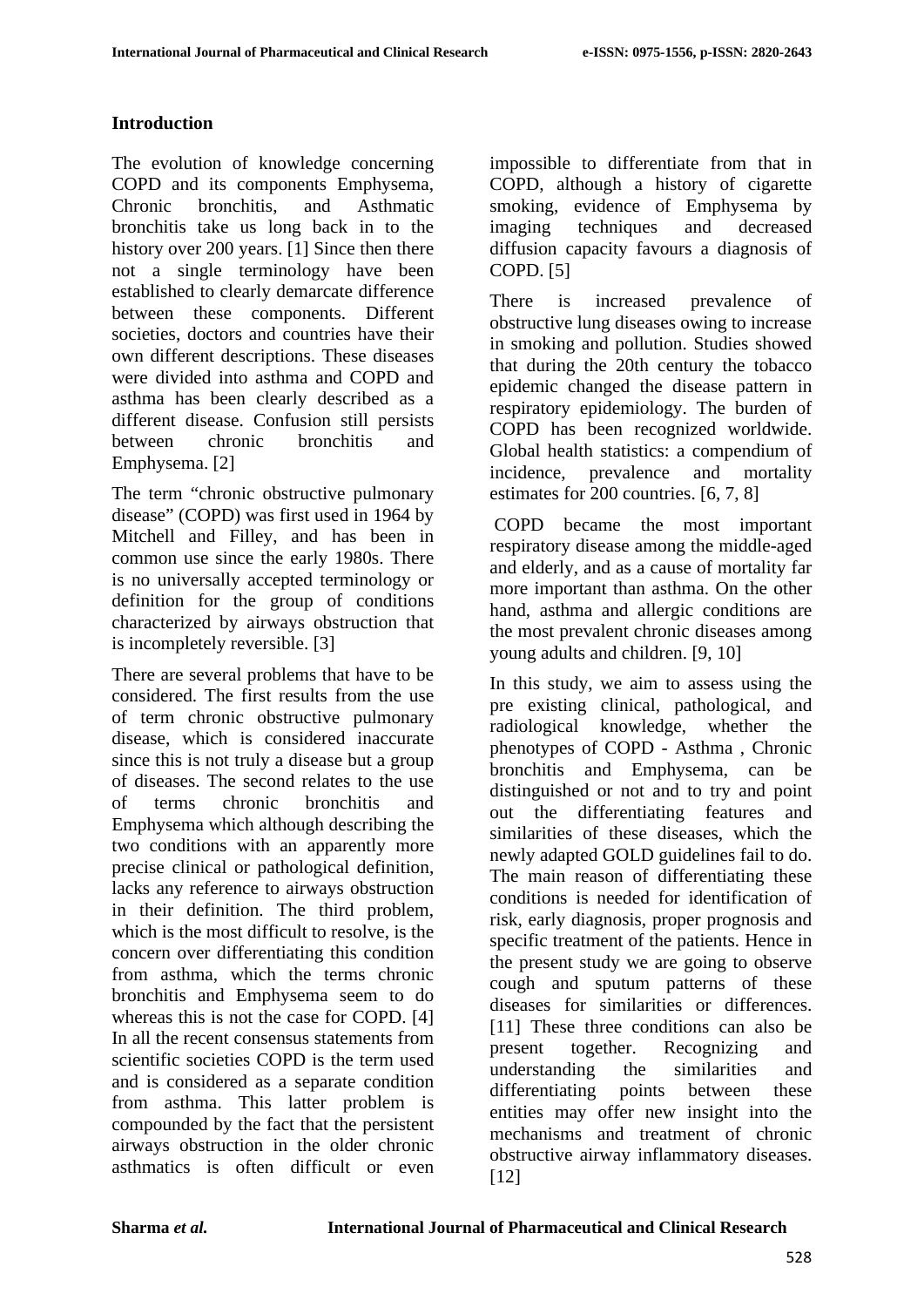#### **Material and Methods:**

The present study is a prospective, observational, hospital based study conducted on 110 patients of obstructive lung disease presenting in Department of Pulmonary Medicine.

Informed and written consent in local language was taken from all the study subjects and no financial benefits were given to them. The patients were diagnosed on basis of complete clinical evaluation including a detailed preformatted directed history, detailed and thorough clinical examination with main emphasis on respiratory system, chest radiography and sputum analysis. All subjects underwent routine diagnostic tests as per the standard hospital practice.

#### **Inclusion criteria**:

- 1. The patients who presented in pulmonary medicine wards with symptoms suggestive of airway obstruction for more than 2 years duration, and in whom clinical diagnosis of chronic obstructive pulmonary disease was made.
- 2. All patients with symptoms of obstructive lung diseases who were able to perform spirometry.
- 3. All patients having FEV1/FVC ratio of <0.7 on spirometry.

### **Exclusion criteria**

- 1. Acute pulmonary infection.
- 2. Pulmonary tuberculosis.
- 3. Acute myocardial infarction.
- 4. Unstable angina.
- 5. Congestive heart failure and cor pulmonale.
- 6. Unrelated life threatening major illness and other comorbid conditions.
- 7. Liver diseases, renal diseases.
- 8. Patients having HIV co infection.

9. Patients having other complicating lung diseases like bronchiectasis, fibrosis, pneumonia, old pulmonary tuberculosis etc.

#### **Initial evaluation**

A total of 110 patients of airflow obstruction having following criteria were studied:

- 1. Presence of cough with expectoration/wheeze or dyspnoea for at least 3 months.
- 2. Patients having clinical picture of airflow obstruction.
- 3. Physical examination showing signs of airflow obstruction.

For each enrolled subject detailed history of symptoms including cough, expectoration, shortness of breath, wheeze, chronic productive cough, naso-bronchial allergy, and rhinitis were taken. Aggravating factors of all the main symptoms were studied.

Detailed history of smoking, personal history, family history, occupational history, seasonal variations, exposure to dust and biogas was taken. Smoking history was taken in pack years (one pack year was defined as smoking 20 cigarettes/bides in one day for one year)

For each enrolled subject detailed clinical examination was done including height, weight, Body Mass Index, nasopharyngeal examination, with detailed emphasis on respiratory system. *Diagnosis of Emphysema and chronic bronchitis* was based on history of cough with expectoration, dyspnoea, with history of exposure to risk factors (e.g. tobacco smoking) and Spirometry showing obstructive pattern -  $FEV<sub>1</sub>/FVC$  less than 70% and  $FEV_1$  less than 80% predicted with poor bronchodilator reversibility.

*Diagnosis of Chronic bronchitis* was based on the history of constant chronic productive cough with large amount of sticky sputum, heavy smoking history,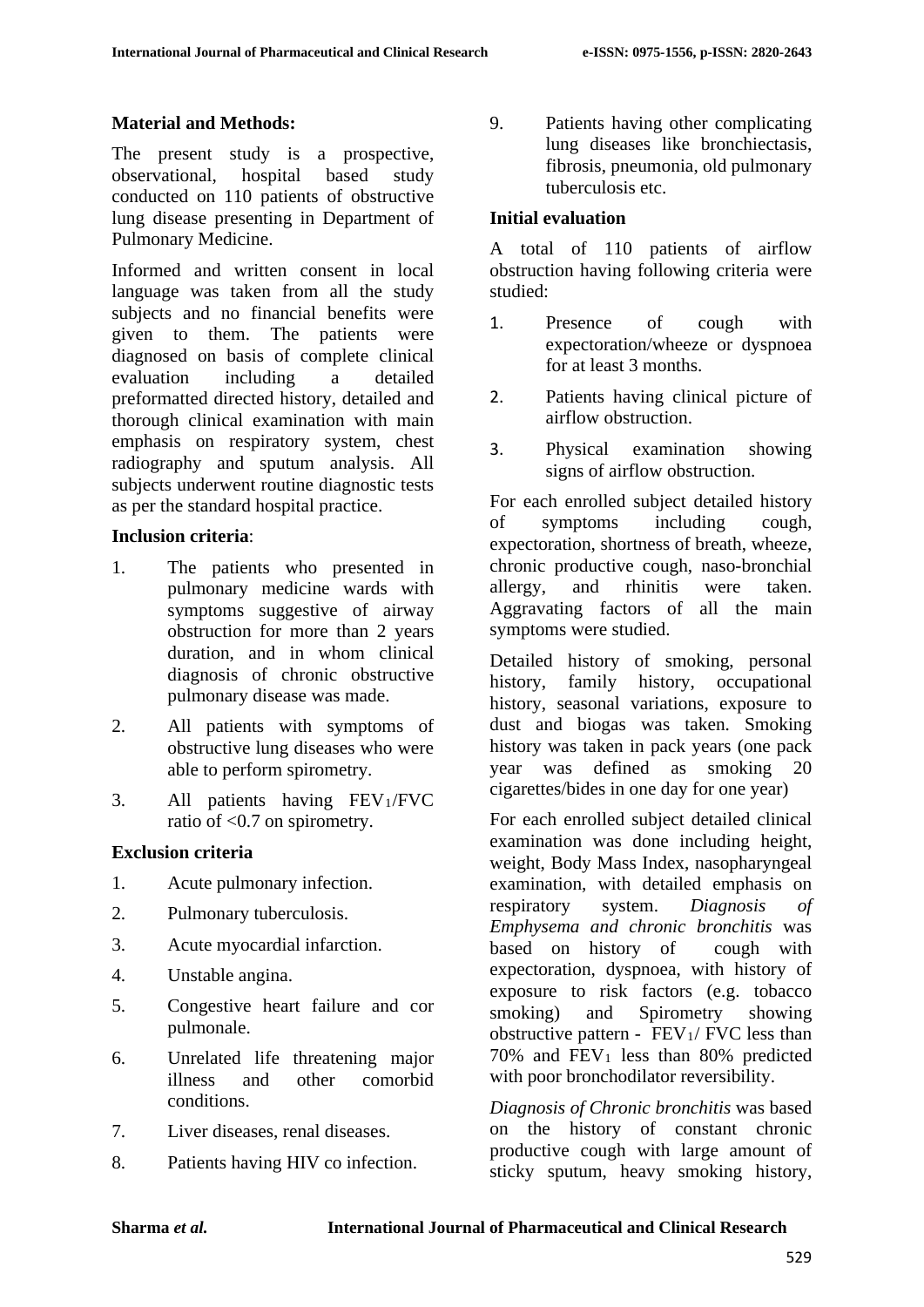above average BMI, presence of polycythaemia, normal chest examination except few crepitation's, Spirometry showing obstructive pattern, sputum cytology showing predominant neutrophils and X-ray chest suggestive of bronchitis .

*Diagnosis of Emphysema* was based on the of the history heavy smoking, chief complaint of progressive constant dyspnoea, with barrel shaped or Emphysematous chest (increased anteroposterior diameter, more horizontally set ribs, prominent sternal angle and wide sub costal angle). Chest percussion revealing findings of hyperinflation with obliteration of cardiac dullness and downward displaced upper border of liver dullness. Breath sounds having a prolonged expiratory phase with a uniformly diminished intensity. Fine inspiratory crepitation's and rhonchi present. Use of accessory muscles of respiration and Spirometry showing features of obstruction.

Data of all the patients were collected and analysed using Microsoft excel 2013 and Graph pad 11, analysis of variance with Bonferroni's post hoc test was applied to see intergroup relationship amongst the numerical data.

### **Results:**

Total number of patients visited and enrolled for the study were 110 with comparable demographic data values as depicted in table 1:

| Table 1: Demographic values of the patients under consideration. |  |
|------------------------------------------------------------------|--|
|------------------------------------------------------------------|--|

|                     | (Mean $\pm$ SD)  |
|---------------------|------------------|
| Age (Years)         | $46.38 \pm 6.46$ |
| Height (centimetre) | $153.6 \pm 6.65$ |
| Weight (kilogram)   | $54.48 + 9.32$   |

Considering the coughing patterns of the patients primarily two categories are made with patients having constant and episodic

coughing whose results are pointed out in table 2:

| Cough        | <b>Asthma</b> | $\frac{0}{0}$    | <b>Emphysema</b> | $\frac{6}{9}$ | <b>Chronic</b> | $\frac{6}{9}$ | <b>Mixed</b> | $\frac{6}{9}$ |
|--------------|---------------|------------------|------------------|---------------|----------------|---------------|--------------|---------------|
| <b>Type</b>  |               |                  |                  |               | bronchitis     |               |              |               |
| Constant     |               |                  | 29               | 76.3          |                | 94.7          |              | 68.2          |
| Episodic     | 31            | 100 <sub>1</sub> |                  | 23.7          |                | 5.3           | −            | 31.8          |
| <b>Total</b> | 31            | 100              | 38               | <b>100</b>    | 19             | 100           | 22           | 100           |

**Table 2: Type of cough in all patients**

31 of asthma patients (100%) had episodic cough, while 29 (76.3%) of Emphysema patients and 18 (94.7%) of chronic bronchitis patients had constant cough.

Considering the duration of coughing following observations were made as depicted in Table 3:

| Cough<br>duration | <b>Asthma</b> | $\frac{6}{9}$ | <b>Emphysema</b> | $\frac{6}{9}$ | <b>Chronic</b><br><b>bronchitis</b> | $\frac{6}{9}$ | <b>Mixed</b> | $\frac{6}{9}$ |
|-------------------|---------------|---------------|------------------|---------------|-------------------------------------|---------------|--------------|---------------|
| (years)           |               |               |                  |               |                                     |               |              |               |
| $1 - 5$           | 4             | 12.9          | 15               | 39.5          |                                     | 36.8          |              | 31.8          |
| $6 - 10$          |               | 39.0          | 18               | 47.3          |                                     | 42.2          |              | 40.9          |
| $11 - 15$         | 6             | 19.4          |                  | 5.3           |                                     | 10.5          |              | 9.1           |
| $16 - 20$         |               | 22.6          |                  | 5.3           |                                     | 10.5          |              | 13.6          |

**Table 3: Duration of cough in all patients.**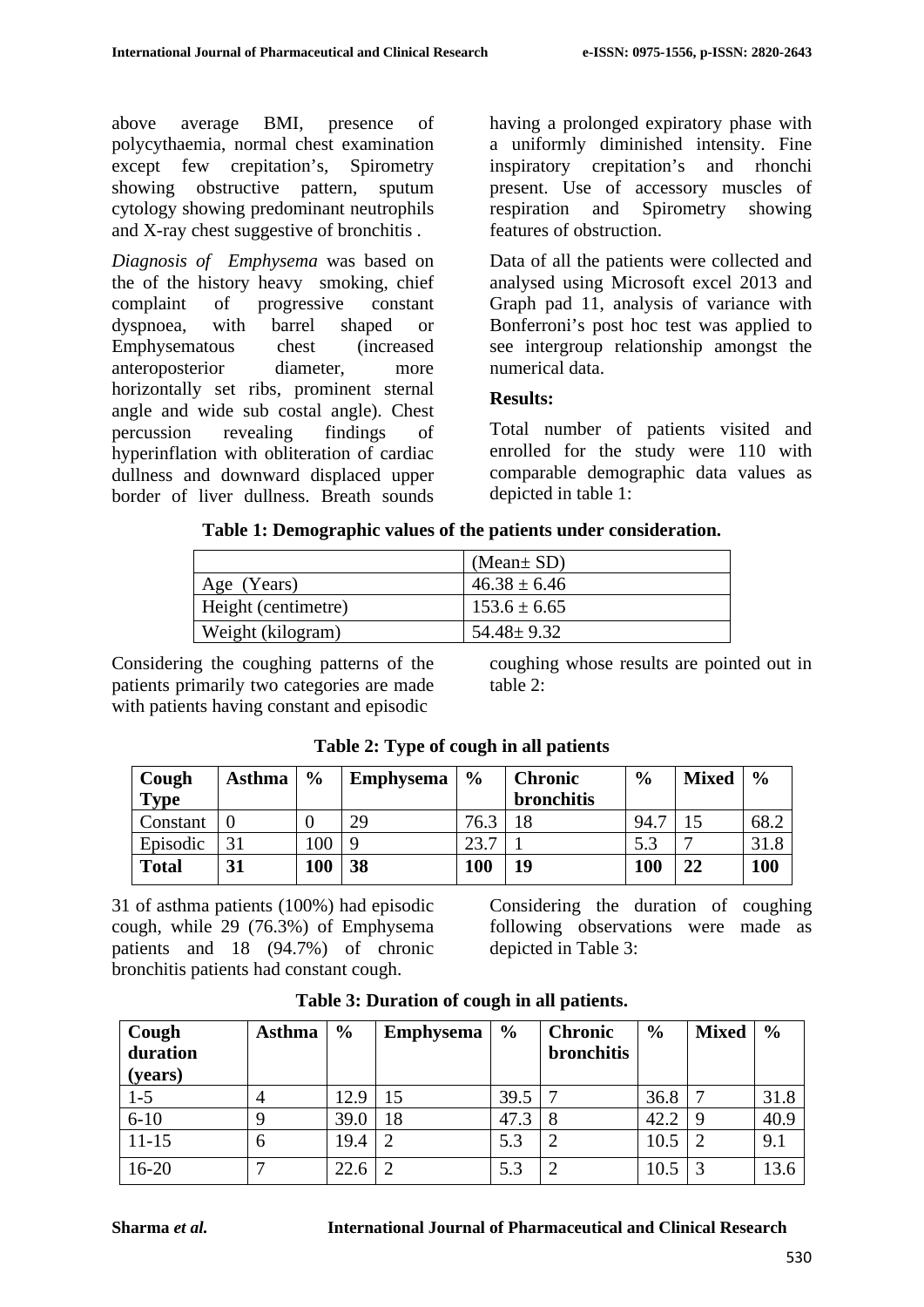| $21 - 25$    | ∼  | $\overline{\phantom{0}}$<br>0.J |    | $\sim$<br>$\sim$ $\sigma$ |    |     |          | v   |
|--------------|----|---------------------------------|----|---------------------------|----|-----|----------|-----|
| $26 - 30$    | ັ  | $\Omega$<br>9.0                 |    |                           |    |     |          | 4.6 |
| <b>Total</b> | 31 | 100                             | 38 | 100                       | 19 | 100 | າາ<br>44 | 100 |

Cough duration was longer in patients of asthma, 6-10 yrs - 9 (39%), 11-15 yrs - 6(19.4%), 16-20 yrs - 7(22.5%), while in maximum patients of Emphysema 15(39.4%), 18(47%) and chronic bronchitis 7(36.8), 8(42.2) cough duration

was 1-10 years showing long history and early onset of bronchial asthma.

Considering the diurnal variations of coughing following observations were made as depicted in Table 4:

| Cough                       | Asthma         | $\frac{0}{0}$ | <b>Emphysema</b> | $\frac{6}{6}$ | <b>Chronic</b> | $\frac{6}{6}$ | <b>Mixed</b>   | $\frac{6}{9}$ |
|-----------------------------|----------------|---------------|------------------|---------------|----------------|---------------|----------------|---------------|
| worsening                   |                |               |                  |               | bronchitis     |               |                |               |
| Day                         | 0              | 0             | $\theta$         | $\theta$      |                |               | 0              | 0             |
| Night                       | 30             | 96.8          | 17               | 44.7          | 6              | 31.6          | 13             | 59.1          |
| Day<br>and<br>night         |                | 3.2           | 13               | 34.2          | 13             | 68.4          | 7              | 31.8          |
| N <sub>o</sub><br>variation | $\overline{0}$ | 0             | 8                | 21.1          | $\Omega$       |               | $\overline{2}$ | 9.1           |
| <b>Total</b>                | 31             | 100           | 38               | 100           | 19             | 100           | 22             | <b>100</b>    |

**Table 4: Diurnal variation of cough in all patients**

Our study showed that 30(96.8%) asthma patients had worsening of cough only at night time, while 13(34.1%) of Emphysema patients and 13(68.4%) of chronic bronchitis patients had worsening of cough at both day and night time. Majority of mixed patients 13(59.1%) had

worsening of cough at nighttime. 8(21.0%) patients of Emphysema had no variation of day night in worsening of cough.

When factors responsible for coughing were considered following observations were made as depicted in table5:

| Cough Aggra    | <b>Asthma</b>  | $\frac{0}{0}$  | <b>Emphysema</b> | $\frac{6}{6}$  | <b>Chronic</b>    | $\frac{0}{0}$  | <b>Mixed</b>   | $\frac{0}{0}$ |
|----------------|----------------|----------------|------------------|----------------|-------------------|----------------|----------------|---------------|
| -vated by      |                |                |                  |                | <b>bronchitis</b> |                |                |               |
| Dust           | $\theta$       | $\overline{0}$ |                  | 2.6            | $\theta$          | $\overline{0}$ | $\overline{2}$ | 9.2           |
| Pollen         | $\Omega$       | $\overline{0}$ | $\Omega$         | $\overline{0}$ | $\theta$          | $\overline{0}$ | $\Omega$       | $\Omega$      |
| Cold           |                | 3.1            | 22               | 57.9           | 11                | 57.9           | 9              | 40.9          |
| and<br>Dust    | $\theta$       | $\overline{0}$ | $\overline{0}$   | $\theta$       | $\overline{0}$    | $\theta$       | $\overline{0}$ | $\theta$      |
| pollen         |                |                |                  |                |                   |                |                |               |
| Dust and cold  | 3              | 9.7            | 4                | 10.5           | $\overline{2}$    | 10.6           | 8              | 36.3          |
| Pollen<br>and  | $\overline{2}$ | 6.5            | $\overline{0}$   | $\theta$       | $\overline{0}$    | $\theta$       | $\theta$       | $\theta$      |
| cold           |                |                |                  |                |                   |                |                |               |
| pollen<br>Dust | 25             | 80.7           | 1                | 2.7            | $\theta$          | $\theta$       | 3              | 13.6          |
| and cold       |                |                |                  |                |                   |                |                |               |
| None           | $\overline{0}$ | $\overline{0}$ | 10               | 26.3           | 6                 | 31.5           | $\Omega$       | $\theta$      |
| <b>Total</b>   | 31             | <b>100</b>     | 38               | <b>100</b>     | 19                | <b>100</b>     | 22             | 100           |

**Table 5: Aggravating factors of cough in all patients**

Cough was aggravated by dust, pollen and cold in 25(80.7%) of asthma patients, whereas majority of Emphysema 22(57.9%) and chronic bronchitis11 (57.9%) patients had aggravation of cough

by cold temperature alone. 10(26.3 %) Emphysema and 6(31.5 %) chronic bronchitis patients had no aggravating factor and cough was constant.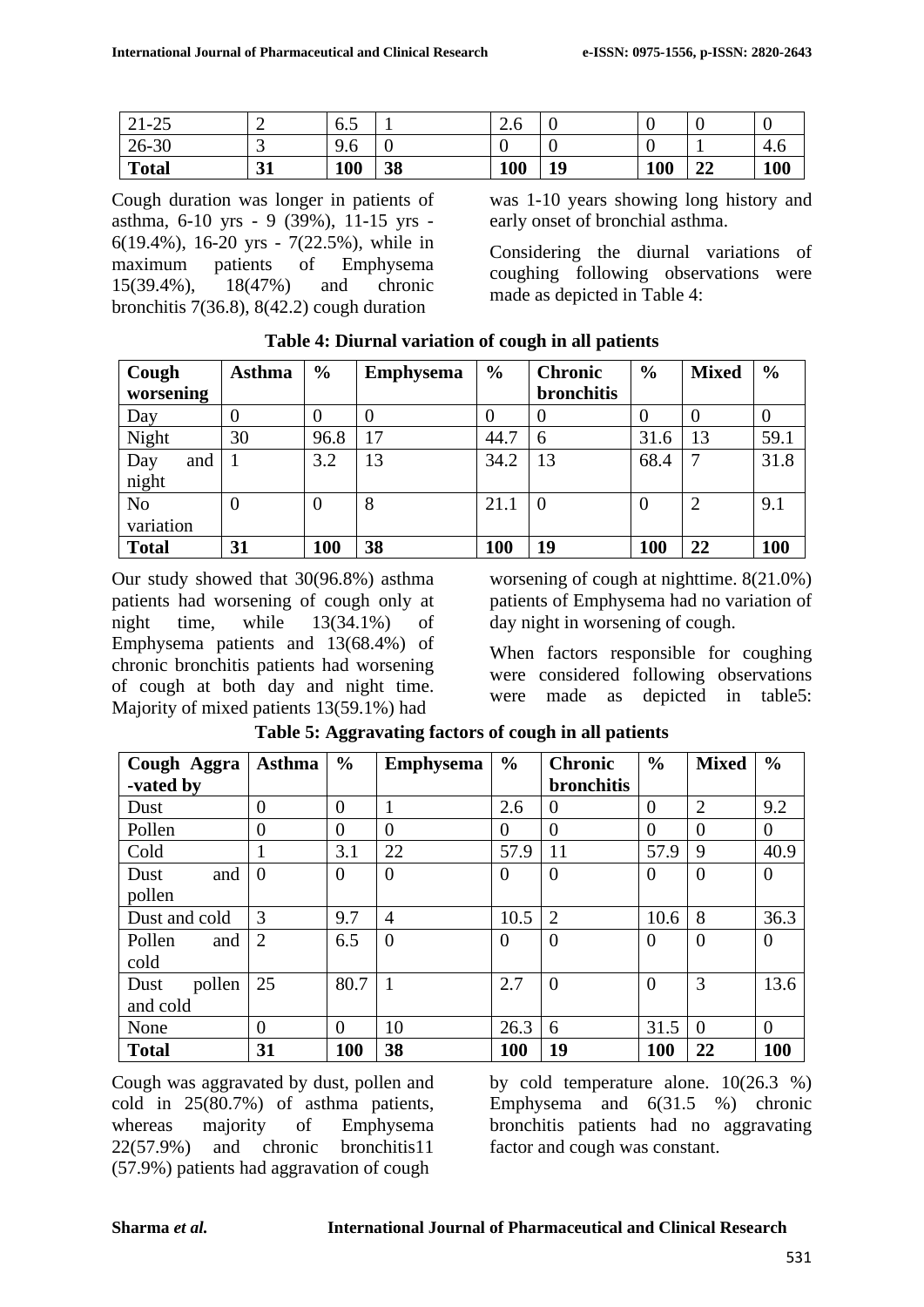Depending upon productivity of cough following observations were made as

illustrated in table 6:

| <b>Chronic</b><br>productive<br>cough | <b>Asthma</b> | $\frac{6}{6}$ | <b>Emphysema</b> | $\frac{6}{9}$ | <b>Chronic</b><br><b>bronchitis</b> | $\frac{0}{0}$ | <b>Mixed</b> | $\frac{6}{6}$ |
|---------------------------------------|---------------|---------------|------------------|---------------|-------------------------------------|---------------|--------------|---------------|
| Present                               |               | 9.7           |                  | 15.9          | 18                                  | 94.7          | 12.          | 54.5          |
| Absent                                | 28            | 90.3          | 32               | 84.1          |                                     | 5.3           | 10           | 45.5          |
| <b>Total</b>                          | 31            | 100           | 38               | 100           | 19                                  | 100           | 22           | 100           |

### **Table 6: Chronic Productive Cough in all patients**

Chronic productive cough was absent in 28 of asthma patients (90.3%), and 32 of Emphysema patients(84.2), whereas 18 of chronic bronchitis patients(94.73%) had

chronic productive cough present.

Moving towards the presence of sputum following observations were made as portrayed in table7:

| <b>Sputum</b> | Asthma | $\frac{6}{9}$ | <b>Emphysema</b> | $\frac{0}{0}$ | <b>Chronic</b>    | $\frac{6}{9}$ | <b>Mixed</b> | $\frac{6}{9}$ |
|---------------|--------|---------------|------------------|---------------|-------------------|---------------|--------------|---------------|
|               |        |               |                  |               | <b>bronchitis</b> |               |              |               |
| Present       | 30     | 96.8          | 33               | 86.9          | 19                | 00            | າາ           | 100           |
| Absent        |        | 2 C           |                  |               |                   |               |              |               |
| <b>Total</b>  | 31     | 100           | 38               | 100           | 19                | 100           | 22           | 100           |

**Table 7: Presence of Sputum in all patients**

Sputum was a constant feature and was present in 30 (96.8%) of asthma patients, 33(86.9%) of Emphysema patients and 19(100%) of chronic bronchitis patients. There was no sputum production in 5(13.1%) of Emphysema patients. On

comparison of only Emphysema and chronic bronchitis patients the Chi square test value was =  $2.740$ ,  $p=0.254$  – not significant.

Considering character of sputum following observations were made:

| <b>Sputum</b> | Asthma | $\frac{6}{9}$ | <b>Emphysema</b> | $\frac{6}{9}$ | <b>Chronic</b>    | $\frac{0}{0}$ | <b>Mixed</b> | $\frac{6}{6}$ |
|---------------|--------|---------------|------------------|---------------|-------------------|---------------|--------------|---------------|
| character     |        |               |                  |               | <b>bronchitis</b> |               |              |               |
| Sticky        |        |               |                  | 6.1           | 19                | 100           |              | 59.1          |
| Non           | 31     | 100           | 31               | 93.9          |                   |               |              | 40.9          |
| sticky        |        |               |                  |               |                   |               |              |               |
| <b>Total</b>  | 31     | 100           | 33               | 100           | 19                | 100           | 22           | 100           |

**Table8: Character of sputum in all patients**

All chronic bronchitis patients19 (100%) had sticky sputum, whereas non sticky sputum was present in majority of Emphysema31 (93.9) and asthma30(100%) patients. On comparison of only Emphysema and chronic bronchitis

patients the Chi square test value was  $=$ 44.196,  $p= 0.001 -$  highly significant.

While considering quantity of sputum following observations were made as illustrated in table 9:

| <b>Sputum</b><br>quantity | Asthma | $\frac{6}{9}$        | <b>Emphysema</b> | $\frac{6}{9}$ | <b>Chronic</b><br><b>bronchitis</b> | $\frac{0}{0}$ | <b>Mixed</b> | $\frac{0}{0}$ |
|---------------------------|--------|----------------------|------------------|---------------|-------------------------------------|---------------|--------------|---------------|
| Small                     |        | $\circ$              | ົາ               | 96.9          |                                     |               |              | 40.9          |
| angle                     |        | $\overline{ }$<br>6. |                  |               | 19                                  |               |              | 59.1          |

**Table9: Quantity of sputum in all patients**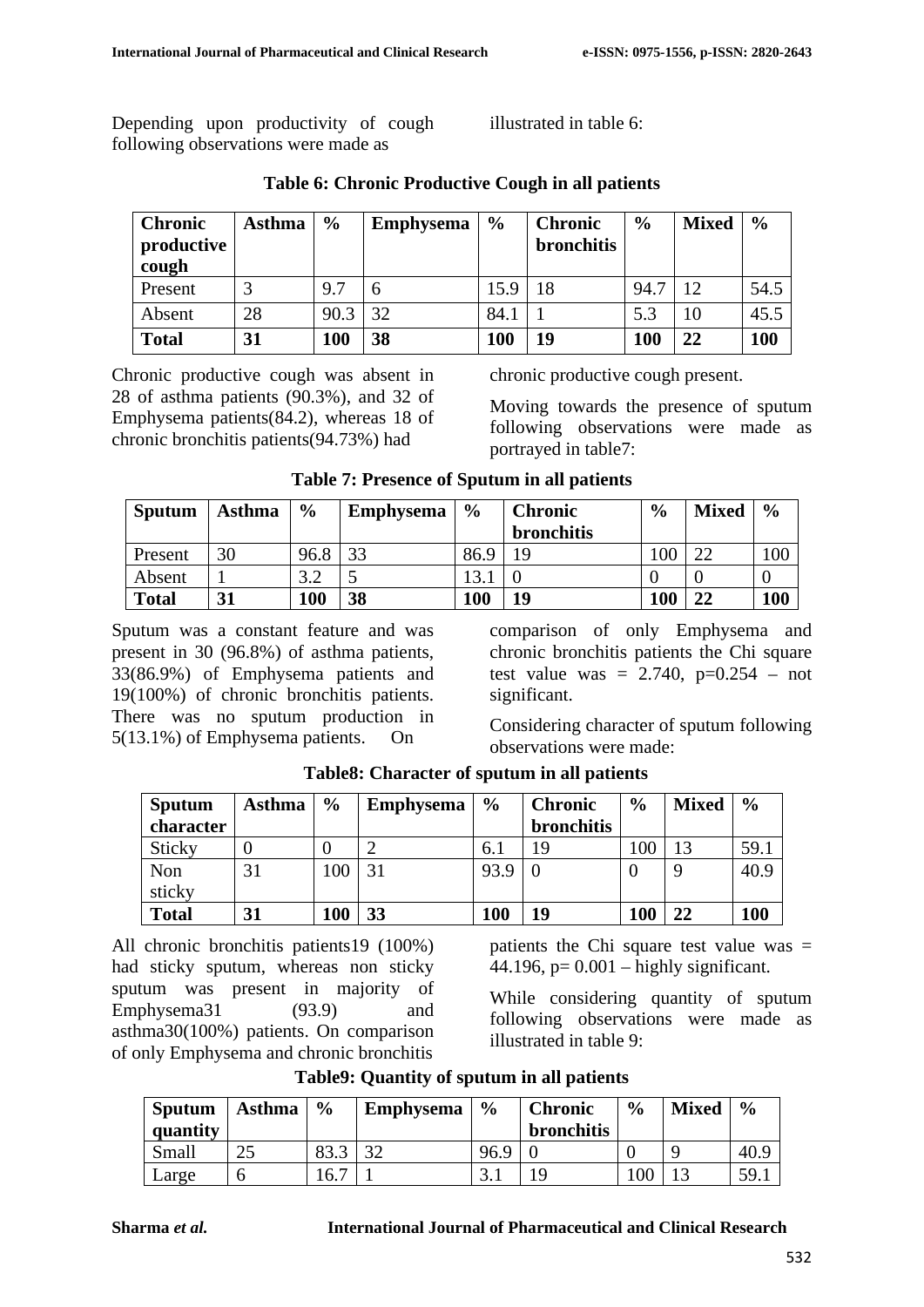|  | m<br>Total | $\sim$<br>ັ | 100 | $\sim$<br>33 | 100 | 10<br>ᆚ | 100<br>TV | ◢◢ | 100 |
|--|------------|-------------|-----|--------------|-----|---------|-----------|----|-----|
|--|------------|-------------|-----|--------------|-----|---------|-----------|----|-----|

Majority of asthma patients 25(83.3%) and Emphysema patients 32(96.9%) had small quantity of sputum, whereas there was large quantity of sputum present in all chronic bronchitis patients 19(100%). On comparison of only Emphysema and

chronic bronchitis patients the Chi square test value was = 47.903,  $p = 0.001 - \text{highly}$ significant.

Considering the sputum cytology following results were made as depicted in table 10:

| <b>Sputum</b> | Asthma | $\frac{6}{9}$ | <b>Emphysema</b> | $\frac{0}{0}$ | <b>Chronic</b>    | $\frac{0}{0}$ | <b>Mixed</b> | $\frac{0}{0}$ |
|---------------|--------|---------------|------------------|---------------|-------------------|---------------|--------------|---------------|
| cytology      |        |               |                  |               | <b>bronchitis</b> |               |              |               |
| Neutrophils   |        | υ             | 19               | 50            | 18                | 94.8          |              | 50            |
| Eosinophils   | 26     | 83.9          |                  | 2.6           |                   |               |              | 13.6          |
| <b>B</b> oth  |        | 16.1          |                  | 13.2          |                   | 5.2           |              | 36.4          |
| None          |        | 0             | 13               | 34.2          |                   |               |              |               |
| <b>Total</b>  | 31     | 10            | 38               | 100           | 19                | 100           | 22           | 100           |

### **Table10: Sputum Cytology in all patients**

Sputum cytology in majority of asthma patients 26(83.9%) showed predominant eosinophils, whereas 18(94.8%) patients of chronic bronchitis and 18(50 %) patients of Emphysema had predominant neutrophils. There were no significant cells present in 13(34.2%) Emphysema patients, showing eosinophils to be the predominant cells in asthma and neutrophils in chronic bronchitis. Emphysema patients had a mixed picture having neutrophils in majority followed by and no inflammatory cells in sputum.

### **Discussion:**

To determine whether patients with airflow obstruction have distinct clinical, pathological, and functional characteristics depending on history, clinical examination, sputum analysis, spirometry, chest radiography and blood investigations, we studied 110 patients presenting with features of airflow obstruction in our hospital.

Subjects with history and clinical features of Asthma  $(n=31)$ , Emphysema  $(n=38)$ , Chronic bronchitis  $(n=19)$  and mixed disorder (n=22) were studied and categorized into groups.

## **Type of Cough**

Our study showed that episodic type of cough was seen in asthma patients and constant cough was seen in Emphysema and chronic bronchitis patients. Similar results were seen by Fletcher CM et al [13] in their study of chronic bronchitis and Emphysema. Episodic nature of cough in asthma patients is described by Anthony Seaton et al in their literature. [14]

## **Chronic Productive Cough**

Majority of patients of chronic bronchitis had chronic productive cough as their main presenting complaint in our study which was similar to the results described by Fletcher CM et al [13] and J.B. Snoeck-Stroband et al. [15]

## **Character of Sputum**

Patients of chronic bronchitis were seen to have large quantity of sputum which was sticky in nature, in contrast to patients with Emphysema and asthma who had small quantity of non sticky sputum. Similar results were found in the study done by Burrows BE et al. [16]

### **Sputum Cytology**

Sputum cytology in majority of asthma patients (83.88%) showed predominant eosinophils, whereas (94.77%) patients of chronic bronchitis and (50 %) patients of Emphysema had predominant neutrophils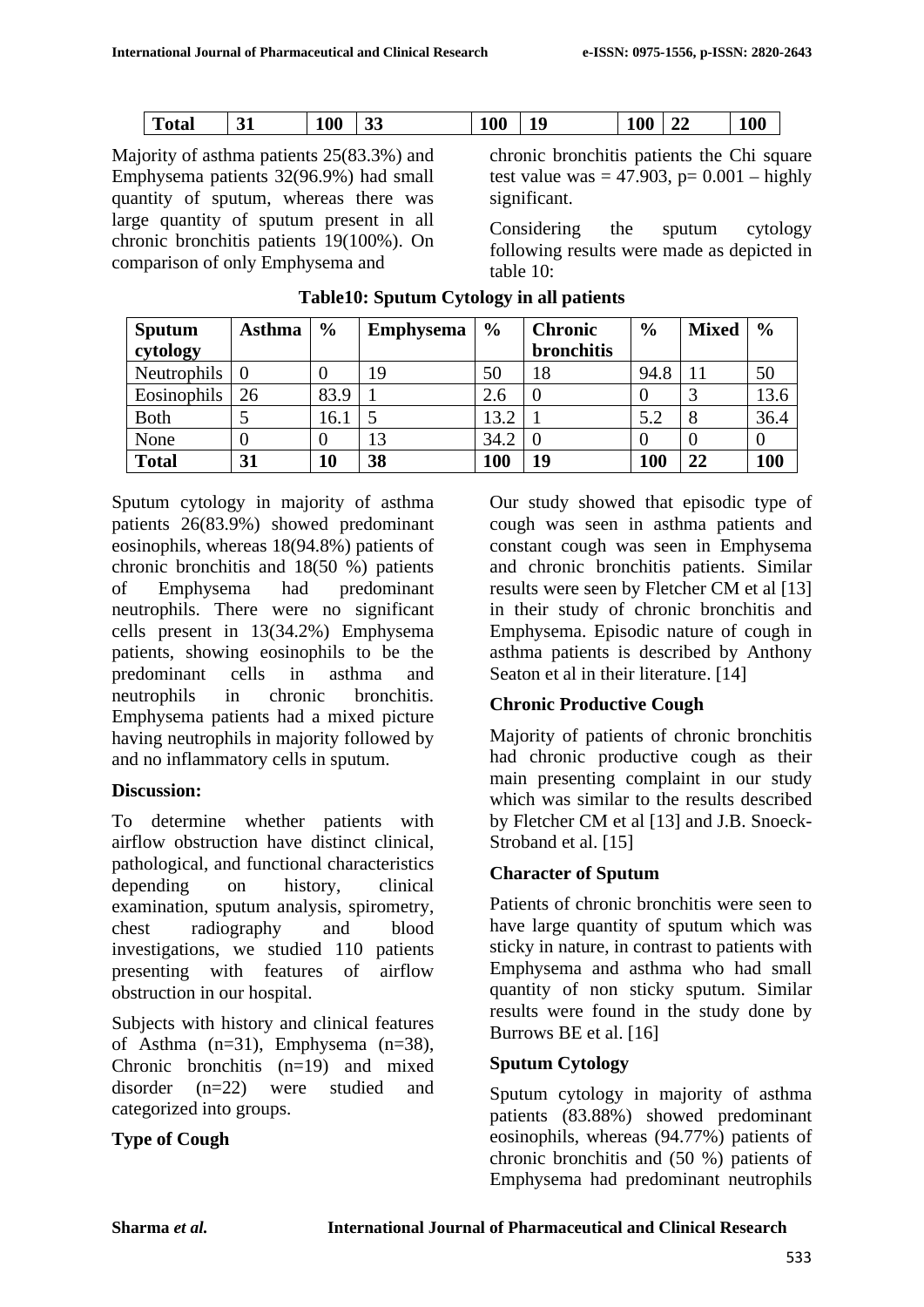in their sputum. There were no significant cells present in (34.25%) Emphysema patients, showing eosinophils to be the predominant cells in airways of asthma patients and neutrophils in chronic bronchitis. Emphysema patients had a mixed picture, having neutrophils in majority followed by no inflammatory cells in the sputum.

AJ Wardlaw et al [17] Leonardo M. Fabbri et al [18] , Pin I et al [19], Frigas E et al [20] and Hassall TT et al [21]. Also showed increased number of eosinophils in sputum of asthma patients as compared to patients of Emphysema and chronic bronchitis.

P. Boschetto et al [22], Lacoste JY et al [23], Linden M et al [24], Maestrelli P et al [25] and Keatings VM et al [26] showed increased neutrophils in sputum of chronic bronchitis patients which supports our findings and makes presence of neutrophils in sputum an important investigation for the diagnosis of chronic bronchitis. [27] Predominant emphysema phenotype in chronic obstructive pulmonary disease patients.

**Conclusion:** Thus to conclude a clear demarcating pictures of COPD and asthma can be found over coughing and sputum patterns of the patients. The findings of the present study could be a stepping stone towards further studies in Indian continent with more wide population under consideration.

### **Bibliography:**

- 1. Petty TL. The history of COPD. Int J Chron Obstruct Pulmon Dis. 2006;1(1):3-14.
- 2. Welte T, Groneberg DA. Asthma and COPD. Exp Toxicol Pathol. 2006;57 (suppl 2):35–40
- 3. Snider GL. Defining chronic obstructive pulmonary disease.In: Calverely P, Pride N, eds. Chronic Obstructive Pulmonary Disease. London, Chapman & Hall,1996;1.
- 4. Mauad T, Dolhnikoff M. Pathologic similarities and differences between asthma and chronic obstructive pulmonary disease. Curr Opin Pulm Med. 2008;14:31–38.
- 5. Siafakas NM, vermeire P, Pride NB et al.ERS Consensus statement.Optional assessment and management of chronic obstructive pulmonary disease (COPD).Eur Respir J 1995;8:1398
- 6. Murray CJ, Lopez AD. Diseases patterns of COPD. Lancet, 1997;349:1498–1504.,
- 7. Gulsvik A, Monaldi Arch. Effects of tobacco on lungs Chest Dis, 1999;5  $4:160-62$ ...
- 8. Miravitlles M, Murio C, Guerrero T, et al.Costs of chr bronchitis and COPD. Chest,2003;123:784–91.
- 9. The International Study of Asthma and Allergies in Childhood (ISAAC) Steering Committee. Worldwide variations in the prevalence of asthma symptoms: International Study of Asthma and Allergies in Childhood (ISAAC). Eur Respir J 1998; 12: 315- 335.
- 10. European Community Respiratory Health Survey (ECR- HS). Variations in the prevalence of respiratory symptoms, self-reported asthma attacks, and use of asthma medication in the European Community Respiratory Health Survey (ECRHS). Eur Respir J 1996; 9: 687-695
- 11. American thorasic Society. Standards for the diagnosis and care of patients with chronic obstructive pulmonary sisease. Am J Respir Crit Care Med 1995;152:S77.
- 12. Overlap Between Asthma and COPD: Where the Two Diseases Converge- So Ri Kim,1,2 Yang Keun Rhee1\* Allergy Asthma Immunol Res. 2010 October;2(4):209-214.
- 13. The natural history of chronic bronchitis and emphysema-An 8-year study of working men in London. Fletcher CM, Peto R, Tinker CM, Speizer FE London:Oxford University